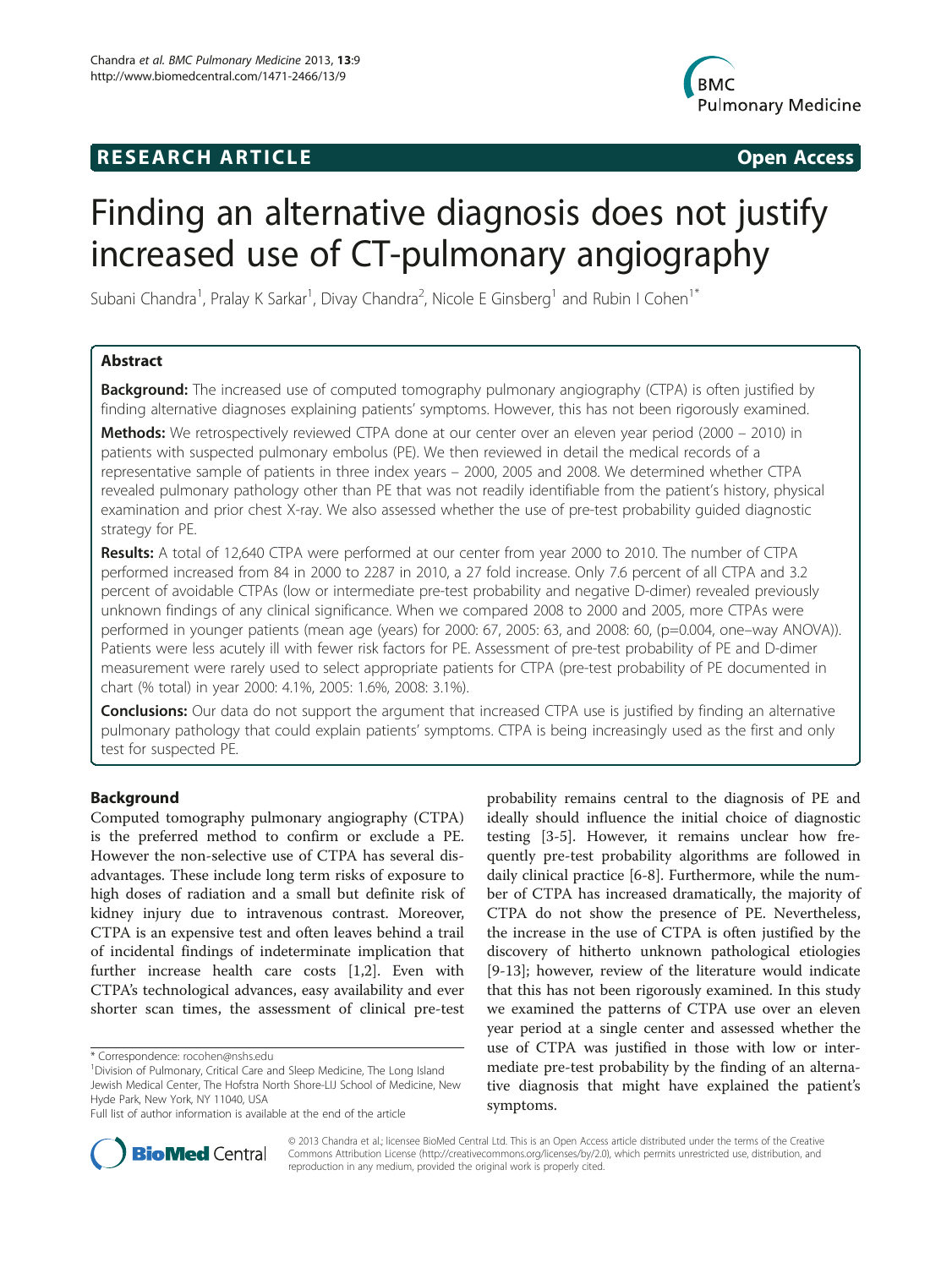## **Methods**

We determined the total number of CTPA performed in patients >18 years in age, and their results (as either positive or negative for PE) for each year from 2000– 2010 in a 500 bed, academic teaching hospital in New York City. The study was approved by the North Shore-Long Island Jewish Health System's institutional review board which waived the need for informed consent.

We studied in detail, the medical records of patients who underwent CTPA in three index years 2000, 2005, and 2008. We chose the year 2000 as a baseline reference year, the year 2005 was the first calendar year after the hospital obtained an additional CT scanner, and the year 2008 followed the publication of Prospective Investigation of Pulmonary Embolism Diagnosis II (PIOPED II) and its recommendations [\[3](#page-7-0)-[5,14\]](#page-7-0). We reviewed all available records for the year 2000 (74 records) and a random sample representative of all CTPA performed in 2005 and 2008. A total of 850 studies were reviewed for 2005 and 2008. We excluded CT chest angiograms performed for other reasons such as aortic dissection. Demographic data, clinical presentation, risk factors for thromboembolic disease, documentation of pre-test probability of PE, use of therapeutic anticoagulation, and results of CTPA were abstracted from patients' medical records. Since increased use of CTPA may be replacing that of V/Q scans, we also determined the number of V/Q scans performed for the diagnosis of PE from 2000 to 2010.

## Assessment of pre-test probability of PE

We assigned pre-test probability to all subjects using the Revised Geneva Score (RGS) [[15](#page-7-0)]. At the time of assignment of pre-test probability, the investigators were blinded to the results of the CTPA. Based on the RGS we assigned subjects to low (RGS 0–3), intermediate (RGS 4–10), and high (RGS  $\geq$  11) pre-test probability categories. CTPA performed on patients who were in the low or intermediate pre-test probability category and had a negative D-dimer were considered avoidable.

## D-dimer measurement

In 2000 and 2005, D-dimer was measured by quantitative latex agglutination and in 2008 by ELISA (Enzymelinked immunosorbent assay) with fluorescence (ELFA) (VIDAS<sup>®</sup> D-dimer Exclusion TM, bioMérieux, Marcy l'Etoile, France). The D-dimer assay is readily available in our hospital and the results are reported within 30 minutes.

## CT pulmonary angiography

In 2000, CTPAs were performed on single or 4 – slice scanners (HiSpeed, GE Healthcare, UK). In 2005 another 4-slice CT scanner (HiSpeed, GE Healthcare, UK) was installed and the existing CT scanners were upgraded to 16-slice CT machines (LightSpeed, GE Healthcare, UK). In 2008, all CTPA were being performed on 16-slice scanners (LightSpeed and BrightSpeed, GE Healthcare, UK). Central PE was defined as PE in the pulmonary trunk, right or left main pulmonary arteries or lobar arteries while PE in segmental or sub-segmental branches were considered peripheral.

## Sample size calculation

We used an estimate of the proportion of patients who had a CTPA and were in the low probability group for the sample size calculations. Statistically, the most conservative calculation occurs if 50% of patients fall into this category. We imposed a constraint to estimating within 5 percentage points of the expected proportion since the sample size for the years 2005 and 2008 was so large. For a sample size of 385, a two-sided 95% confidence interval for a single proportion is no wider than  $\pm$ 5.0% from an expected overall proportion of 50% (i.e. 45% to 55%). Based on this estimate a random sample of 383 and 393 CTPA were reviewed for 2005 and 2008 respectively. We reviewed all available CTPA results (74 of 84) for the year 2000.

#### Statistical analyses

All analyses were performed using Stata 11.1 (StataCorp LP, College Station, TX). Chi-square tests were used for categorical data, while one-way ANOVA was used for continuous variables. A two-tailed  $p$ -value < 0.05 was considered statistically significant.

## Results

Over the study period (2000 to 2010), there was a 27 fold increase in the total number of CTPA (Figure [1](#page-2-0)) without a corresponding increase in yield. The total number of CTPA in the three index years 2000, 2005 and 2008 were 84, 1114 and 2287 respectively. While the number of CTPA ordered increased in all departments, the ED had the largest increase. The numbers of scans performed in the ED per 100 visits were 0.14 in 2000, 1.82 in 2005 and 2.58 in 2008. The ED also had the steepest decline in the percentage of scans positive for PE (Figure [2](#page-2-0)).

## Justification for CTPA

We assessed whether the use of CTPA is justified in those with low or intermediate pre-test probability by the finding of an alternative diagnosis that might explain the patient's symptoms. The frequency of alternate diagnoses found on CTPA was as follows: ED: 10%, Medicine: 5%, Surgery:  $3\%$ ;  $p = 0.08$ . When we examine the data more closely, only 3.2% of potentially avoidable CTPA (low or intermediate pre-test probability and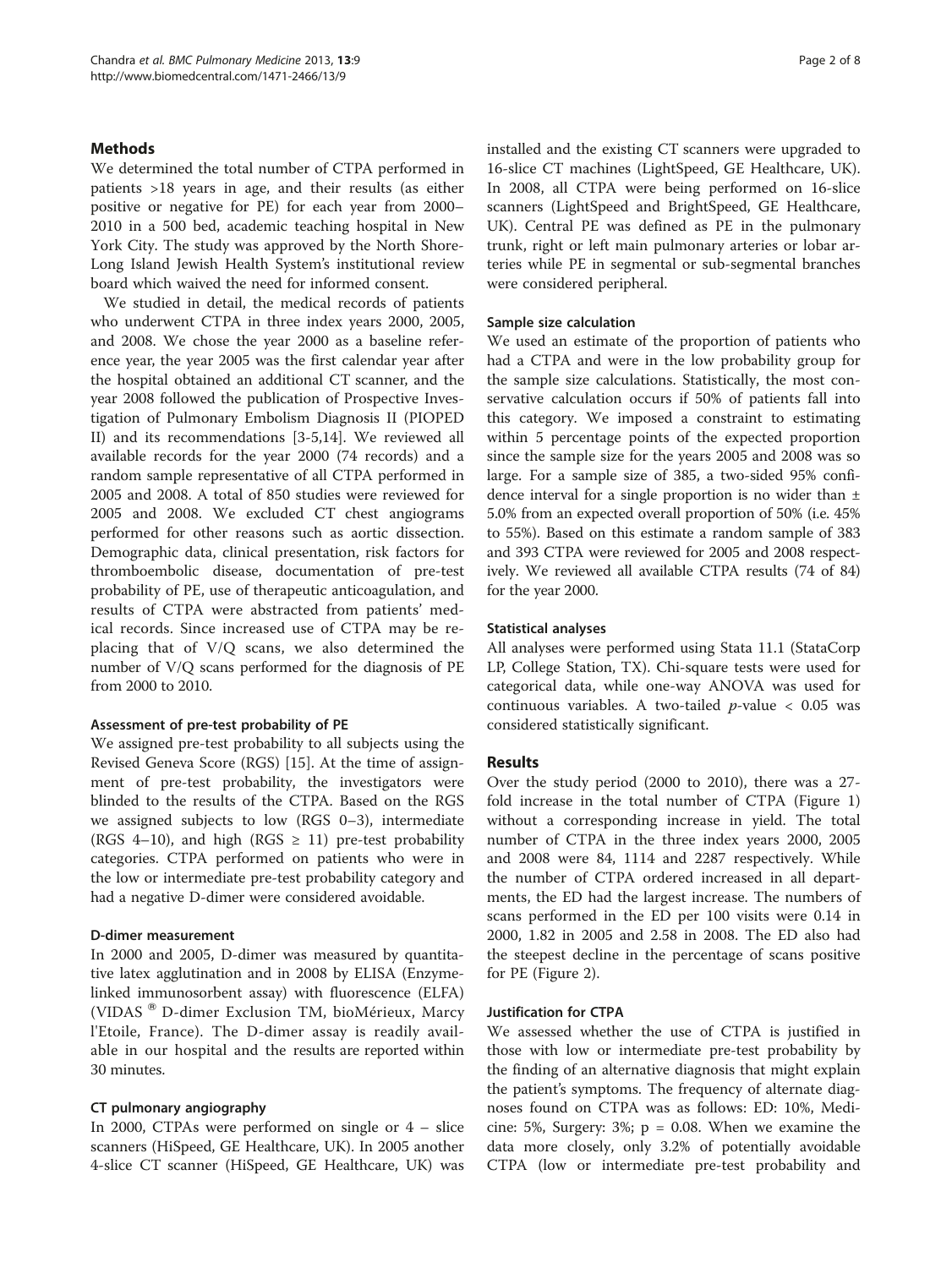<span id="page-2-0"></span>

negative D-dimer) had an alternative diagnosis that was neither previously known nor evident on a chest radiograph performed prior to the CTPA.

## Findings on prior chest X-ray

13% of the patients did not have a prior chest X-ray defined as within 48 hours of CTPA. Among those who did undergo a chest X-ray, the findings were as follows: 40% normal, 14% pleural effusion, 11% pulmonary edema, 6% atelectasis, 6% infiltrate, and 10% other.

## Patients undergoing CTPA

In contrast to 2000 and 2005, those undergoing CTPA in 2008 were significantly younger and less acutely ill as

evidenced by their higher oxygen saturation and lower respiratory rate (Table [1\)](#page-3-0). Moreover, patients in 2008 were much less likely to have any risk factors for thrombosis or a prior history of venous thromboembolism. There was an increase in the use of CTPA in patients with chest pain, and for "other" indications (Table [1](#page-3-0)). The increase in number of scans ordered was accompanied by a significant drop in the diagnosis of PE from 22.6% in 2000 to 13% in 2010. We also noted a change in the size and location of pulmonary emboli detected over time: in 2008, a greater proportion of PE was found distal to the lobar arteries in the segmental or sub segmental branches (Table [2\)](#page-4-0). Since younger patients and women may be more at risk from the potential carcinogenic

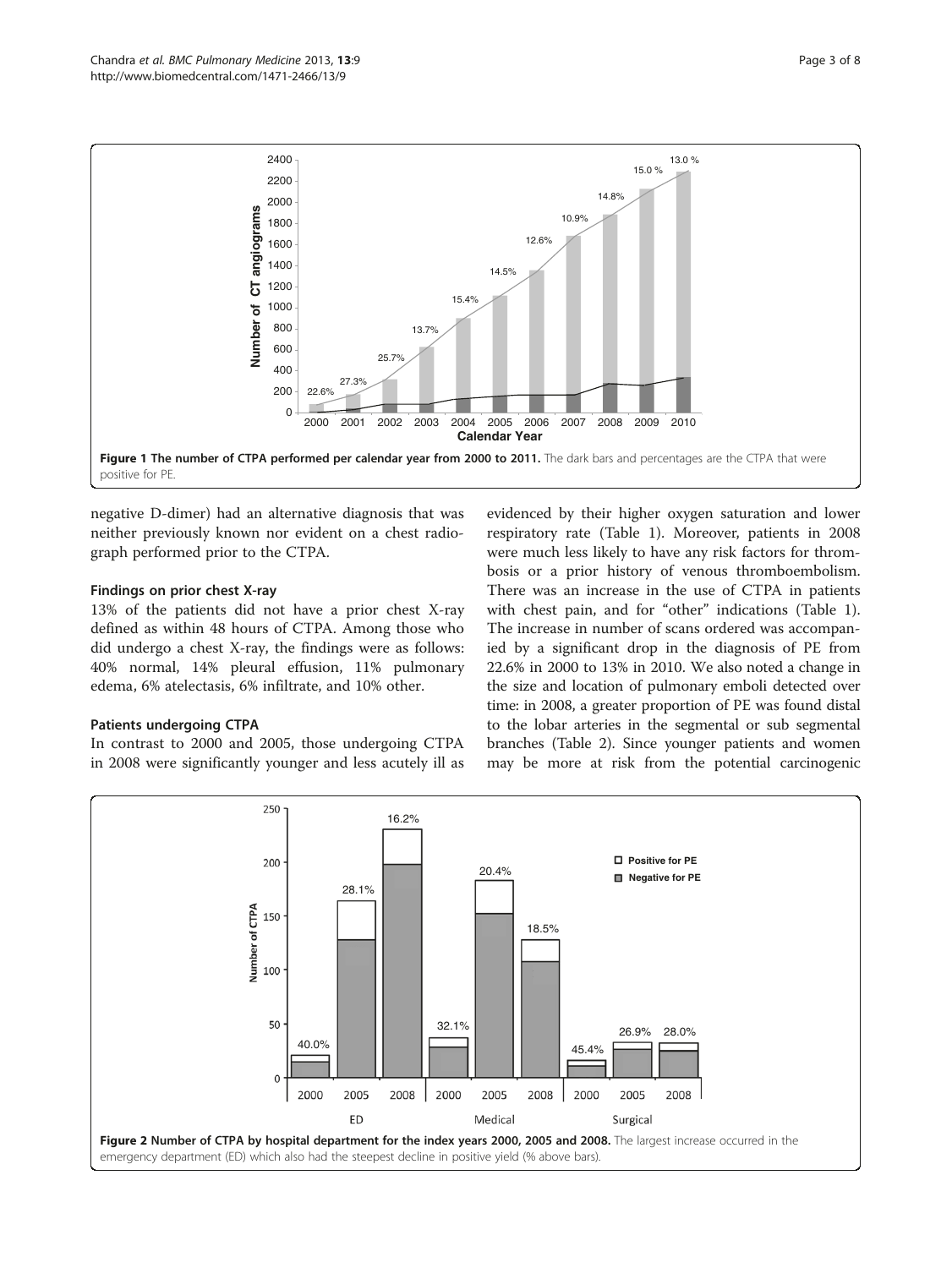<span id="page-3-0"></span>

| Table 1 Demographics, signs and symptoms, risk factors and prior medical history by year for 850 patients |  |  |  |  |
|-----------------------------------------------------------------------------------------------------------|--|--|--|--|
| undergoing CT angiography                                                                                 |  |  |  |  |

| <b>Characteristics</b>                               | 2000            | 2005           | 2008           | <b>Total</b>    | p       |
|------------------------------------------------------|-----------------|----------------|----------------|-----------------|---------|
| n                                                    | 74              | 383            | 393            | 850             |         |
| <b>Demographics</b>                                  |                 |                |                |                 |         |
| Age (years) (mean $\pm$ SD)                          | $66.8 \pm 16.8$ | $62.9 \pm 17$  | $60 \pm 19.3$  | $61.9 \pm 18.2$ | 0.004   |
| Female (%)                                           | 59.5            | 65             | 67.9           | 65.9            | 0.33    |
| Females $<$ 40 years (%)                             | 6.8             | 7.8            | 16.5           | 11.8            | 0.004   |
| Body mass index (kg/m <sup>2</sup> ) (mean $\pm$ SD) | $27.3 \pm 5.5$  | $27.4 \pm 7.2$ | $27.8 \pm 6.2$ | $27.6 \pm 6.7$  | 0.760   |
| <b>Signs and symptoms</b>                            |                 |                |                |                 |         |
| Shortness of breath (%)                              | 79.7            | 63.7           | 62.3           | 64.5            | 0.015   |
| Chest pain (%)                                       | 27              | 38.9           | 50.1           | 43.1            | < 0.001 |
| Palpitations (%)                                     | 5.5             | 1.3            | 3.3            | 2.6             | 0.06    |
| Syncope (%)                                          | 2.7             | $\mathbf{1}$   | 3.8            | 2.5             | 0.04    |
| Hypoxia (%)                                          | 13.7            | 6.5            | 10.2           | 8.8             | 0.06    |
| Cough (%)                                            | 9.5             | 9.9            | 12             | 10.8            | 0.60    |
| Hemoptysis (%)                                       | 1.4             | 0.3            | 3.6            | 1.9             | 0.003   |
| Lower extremity pain (%)                             | 4.1             | $\mathbf 0$    | 5.9            | 3.1             | < 0.001 |
| Leg edema/tenderness (%)                             | 1.4             | $\mathbf 0$    | 8.9            | 4.2             | < 0.001 |
| Other (%)                                            | 14.9            | 10.2           | 27.2           | 18.5            | < 0.001 |
| Systolic blood pressure (mmHg)                       | $128 \pm 27$    | $131 \pm 23$   | $129 \pm 22$   | $130 \pm 23$    | 0.389   |
| Diastolic blood pressure (mmHg)                      | $73 \pm 13$     | $75 \pm 15$    | $73 \pm 14$    | 74 ± 14         | 0.19    |
| Respiratory rate (/min)                              | $23.8 \pm 7.5$  | $20.7 \pm 6$   | $20 \pm 5.7$   | $20.6 \pm 6$    | < 0.001 |
| Oxygen saturation (%)                                | $92.7 \pm 6.8$  | $94.1 \pm 6$   | $95.3 \pm 9.6$ | $94.5 \pm 8$    | 0.01    |
| Requiring supplemental O2 (%)                        | 40.5            | 22.1           | 19             | 22.3            | < 0.001 |
| Risk factors for thrombosis (%)                      |                 |                |                |                 |         |
| Immobility                                           | 31.1            | 24.8           | 15.8           | 21.2            | 0.001   |
| Active malignancy                                    | 31.1            | 29.8           | 22.1           | 26.4            | 0.03    |
| Hospitalized in the prior 4 weeks                    | 38.4            | 34.7           | 28.3           | 32.1            | 0.08    |
| Surgery in the prior 4 weeks                         | 25.7            | 17             | 16.3           | 17.4            | 0.14    |
| Prior PE or DVT                                      | 17.6            | 9.4            | 12.5           | 11.5            | 0.01    |
| Pregnant                                             | 1.4             | 1.6            | 5.1            | 3.2             | 0.01    |
| Known hypercoagulable disorder                       | $\mathbf 0$     | 1.6            | $\mathbf{1}$   | 1.2             | 0.48    |
| On estrogen therapy                                  | 6.8             | 1.8            | 3.6            | 3.1             | 0.06    |
| Prior medical history (%)                            |                 |                |                |                 |         |
| Any lung disease                                     | 29.7            | 26.4           | 24.4           | 25.8            | 0.58    |
| Hypertension                                         | 48.7            | 16.5           | 51.2           | 35.3            | < 0.001 |
| Coronary artery disease                              | 27              | 18.5           | 23.2           | 21.4            | 0.14    |
| Congestive heart failure                             | 18.9            | 6              | 6.6            | 7.4             | < 0.001 |
| Other cardiac disease                                | 25.8            | 6.8            | 13.5           | 11.5            | 0.26    |
| Dialysis                                             | $\mathbf 0$     | 1.3            | 2.3            | 1.7             | 0.28    |
| Transferred from another institution                 | 8.2             | 11.5           | 8.4            | 9.8             | 0.31    |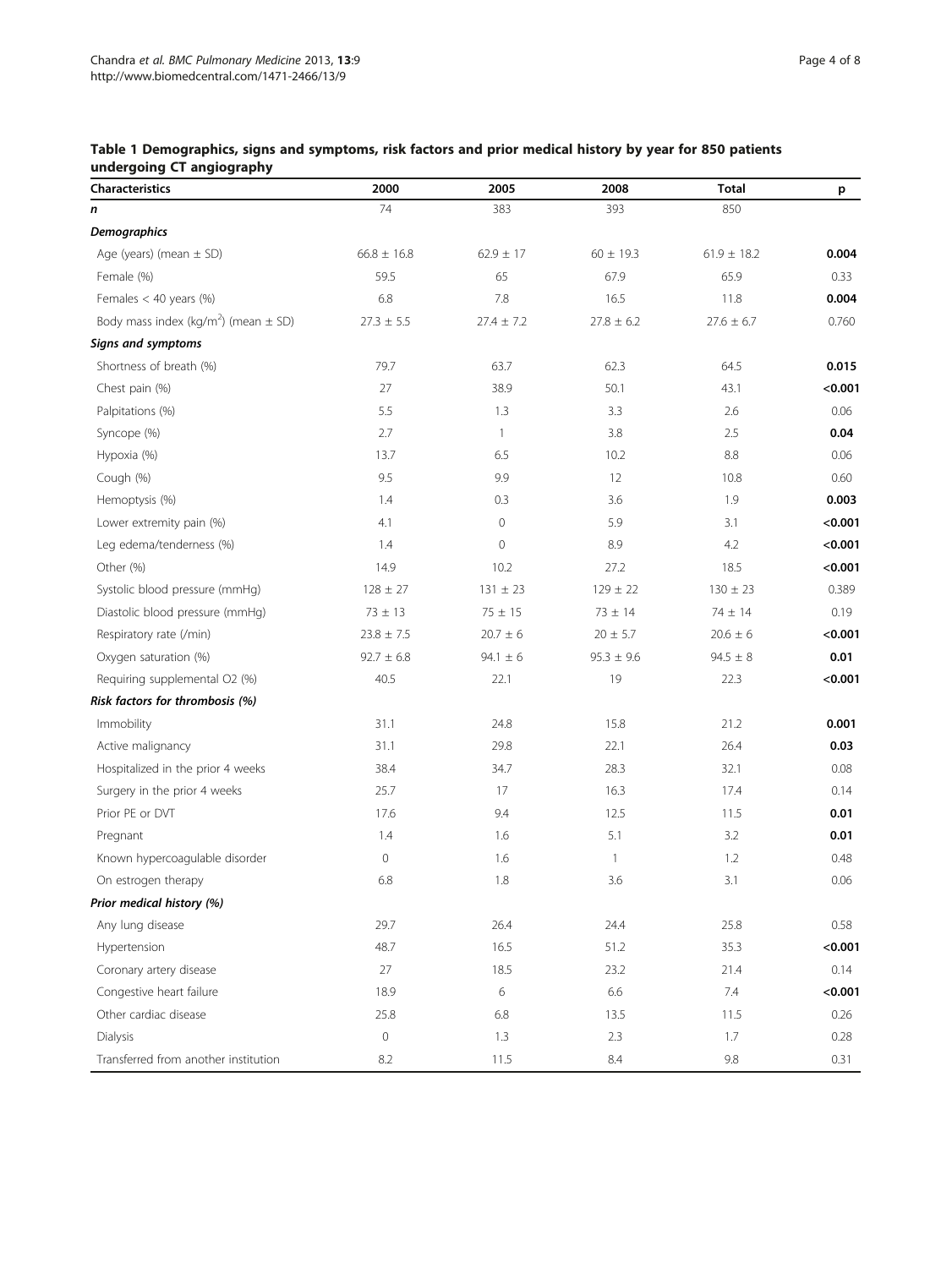<span id="page-4-0"></span>Table 2 CTPA positivity rate and location of pulmonary emboli

| <b>CTPA Results</b>                             | 2000 | 2005 | 2008 | Total | р     |
|-------------------------------------------------|------|------|------|-------|-------|
| n                                               | 74   | 383  | 393  | 850   |       |
| Embolus present (%)                             | 25.7 | 191  | 148  | 177   | 0.048 |
| Location of embolus<br>for positive studies (%) |      |      |      |       |       |
| Central PF                                      | 89.6 | 46.6 | 51.8 | 53.9  | 0.003 |
| Peripheral PE                                   | 10.5 | 534  | 48.3 | 46    |       |

Central PE was defined as PE in the pulmonary trunk, right or left main pulmonary arteries or lobar arteries while PE in segmental or sub-segmental

branches were considered peripheral. There was no correlation between pre-test probability by RGS and location or size of PE.

effects of ionizing radiation [\[16\]](#page-7-0), we also examined age and gender in our sample. The number of CTPA performed on women under the age of 40 years increased significantly over the study period (Table [1](#page-3-0)). While 11.8% of all CTPAs performed were on women less than 40 years of age, the presence of a PE in this cohort was lower than in all CTPAs reviewed (9.1% versus 17.7%).

## Pre-test probability

Across all years, physicians ordering CTPA rarely documented the pre-test probability of PE in the patients' medical records (Table 3). Our calculation of pre-test probability based on the RGS showed that more patients with low pre-test probability of PE underwent CTPA in later years (Table 3). Overall, PE was present on CTPA in 9.3% of patients with a low pre-test probability, 20.9% patients with an intermediate pre-test probability and 29.6% with a high pre-test probability of PE. Slightly over one fifth (22.2%) of patients with a high pre-test probability of PE received any form of anticoagulation prior to undergoing CTPA.

## Use of D-dimer

D-dimer was assessed in an increasing number of patients with low or intermediate pre-test probability of PE. In 2000, no patient with a low or intermediate RGS underwent a D-dimer test. In 2005 this number was 21.3% and in 2008 was 31.9%. Notably, our data show

#### Table 3 Assessment of clinical pre-test probability and RGS

that when the D-dimer was negative in such patients and PE was not diagnosed on CTPA (Table [4\)](#page-5-0). Among those with high pre-test probability, the D-dimer was always positive when performed.

#### V/Q scanning

Since the increase in CTPA may be mirrored by a corresponding decrease in V/Q scans, we were interested as to whether the number of V/Q performed for the diagnosis of PE decreased accordingly (Figure [3](#page-5-0)). The installation and availability of another CT scanner in 2005 resulted in 19% drop in V/Q scans compared to 2000. By 2008, the number of V/Q scans being performed for the diagnosis of PE dropped by 31% compared to 2005 (Table [5](#page-6-0)), and by 44% compared to 2000. Table [5](#page-6-0) also illustrates the changes in ED visits and hospital admissions for the index years 2000, 2005 and 2008.

#### **Discussion**

From the year 2000 to 2010, the total number of CTPA performed at our center increased exponentially although the percentage of scans positive for PE declined. This increase in CTPA was not accompanied (or justified) by finding an alternative diagnoses on CTPA that explains the patients' symptoms. Indeed, our data indicate that CTPA rarely reveals a previously unknown or new finding especially in those with low and intermediate risk for PE. CTPA provided an alternate diagnosis, defined as one that was not previously known or evident on chest radiograph in only 7.6% of all non-PE CTPA. Additionally, this number would drop to 3.2% had the published guidelines for investigation of suspected PE been followed, that is in those with low or intermediate pre-test probability and a negative D dimer. We also find that CTPAs were being performed in younger patients even in the absence of symptoms and identifiable PE risk factors further negating the argument of discovering an alternative pathological diagnosis. Finally, the increase in the number of CTPA corresponds neither to the decrease in the number of V/Q scans nor to the increase in the number of ED visits or hospital admissions.

The utility of CTPA to provide an alternative diagnosis is often cited as justification for obtaining this test even

|                                                 | 2000          | 2005        | 2008          | <b>Total</b>  | р    |
|-------------------------------------------------|---------------|-------------|---------------|---------------|------|
| n                                               | 74            | 383         | 393           | 850           |      |
| Pre-test probability of PE documented (%)       | 4.1           | 1.6         | 3.1           | 2.4           | 0.48 |
| Calculated Revised Geneva Score (mean $\pm$ SD) | $5.7 \pm 2.9$ | $5.3 + 2.5$ | $5.4 \pm 3.0$ | $5.4 \pm 2.8$ | 0.42 |
| Low probability (%)                             | 25.7          | 24.5        | 28.8          | 26.6          |      |
| Intermediate probability (%)                    | 70.3          | 74.4        | 66.2          | 70.2          | 0.01 |
| High probability (%)                            | 4.1           |             | 5.1           | 3.2           |      |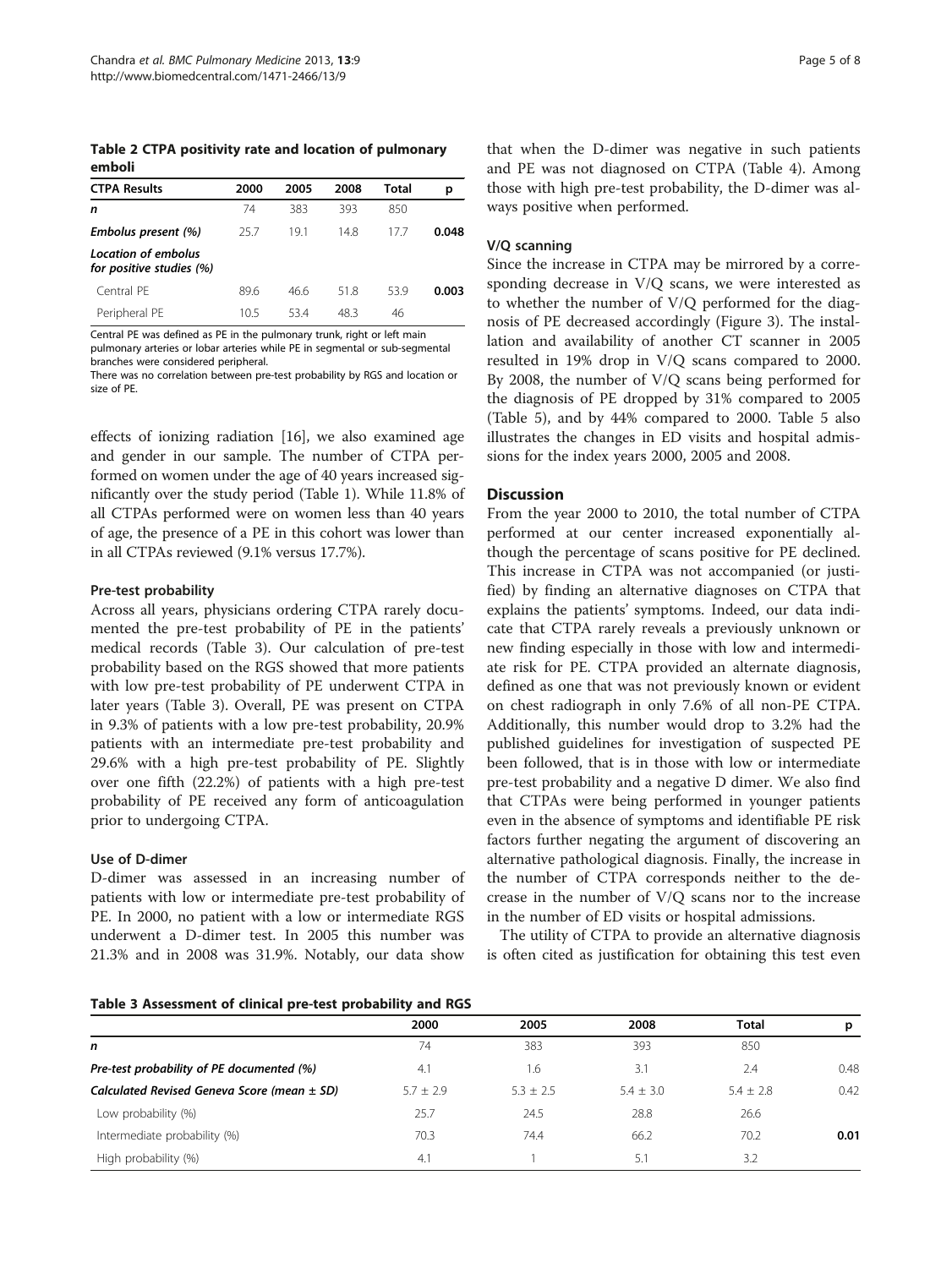| Pre-test                              |     | D-dimer not performed, %               | D-dimer performed                      |            |  |  |  |
|---------------------------------------|-----|----------------------------------------|----------------------------------------|------------|--|--|--|
| n<br>(CTPA positive %)<br>probability |     | Negative D-dimer, % (CTPA positive, %) | Positive D-dimer, % (CTPA positive, %) |            |  |  |  |
| Low                                   |     |                                        |                                        |            |  |  |  |
| 2000                                  | 19  | 100.0 (100)                            |                                        |            |  |  |  |
| 2005                                  | 94  | 78.7 (6.8)                             | 4.3(0)                                 | 17(0)      |  |  |  |
| 2008                                  | 113 | 68.1 (16.9)                            | 7(0)                                   | 24.8(7.1)  |  |  |  |
| <b>Intermediate</b>                   |     |                                        |                                        |            |  |  |  |
| 2000                                  | 52  | 98.1 (33.3)                            | 1.9(0)                                 | ٠          |  |  |  |
| 2005                                  | 285 | 81.0 (23.8)                            | 1.8(0)                                 | 17.2(24.5) |  |  |  |
| 2008                                  | 260 | 79.2 (15.5)                            | 4.6 $(0)$                              | 16.2(21.4) |  |  |  |
| High                                  |     |                                        |                                        |            |  |  |  |
| 2000                                  | 3   | 100.0 (66.7)                           | $\overline{\phantom{a}}$               | ٠          |  |  |  |
| 2005                                  | 4   | 75.0 (33.3)                            | ۰                                      | 25 (100)   |  |  |  |
| 2008                                  | 20  | 85.0 (23.5)                            |                                        | 15(0)      |  |  |  |

<span id="page-5-0"></span>Table 4 Use of D-dimer in patients undergoing CTPA

when PE is not found [[9-15\]](#page-7-0). In prior studies, the most frequently cited alternative diagnosis on CTPA is an infiltrate or consolidation suggestive of pneumonia. However, it is not recorded whether a history and physical examination had already suggested pneumonia; neither was it noted whether a chest radiogram was performed prior to the CTPA. While it is difficult to compare studies as purpose, setting and design differ, one retrospective study reported a third of CTPAs revealed an alternative explanation of the patient's presenting symptoms but such findings were already known in over half of patients from the admission chest radiogram [\[9,17](#page-7-0)]. In our center, 40% of the chest X-rays performed prior to the CTPA were interpreted as normal, while in 13% of patients a chest film was not obtained within 48 hours

of ordering the CTPA. This indicates that in just fewer than half the patients (47%) a pathological diagnosis was present on the chest film. Clearly the presence of a radiological process on chest X-ray does not rule out the concomitant presence of PE, and we cannot determine what the ordering physician was considering. However the combination of diminishing yield of the CTPA from 2000 to 2010, the younger and healthier patients on whom CTPA is being performed, the underutilization of pre-tests probability and D-dimer, the presence of known lung pathology on a chest film, the drop in V/Q scans not matched by the increase in the number of CTPAs, all attest to the unjustified overuse of CTPA.

Accepted recommendations for the diagnosis of PE continue to emphasize pre-test probability to guide the

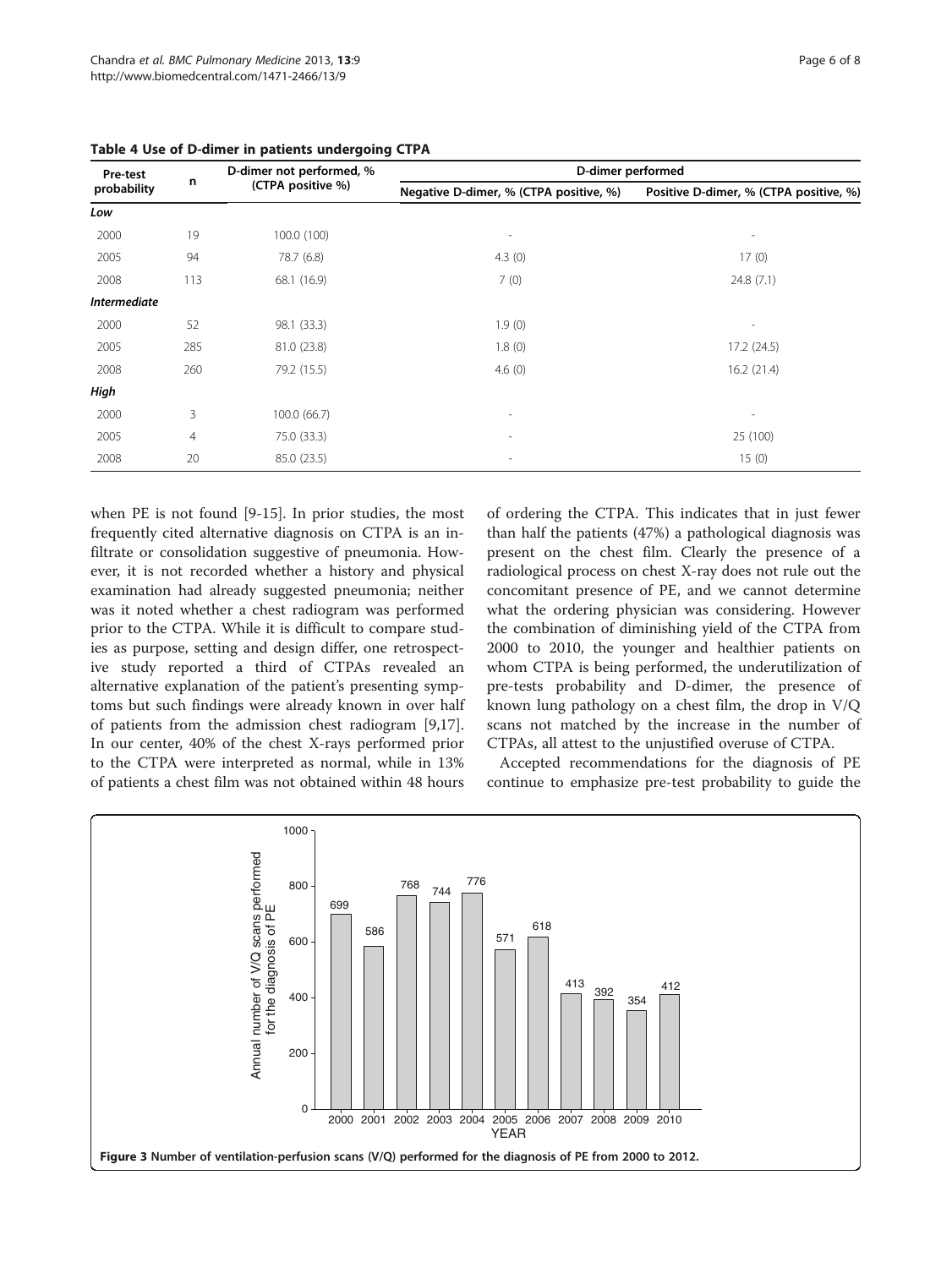<span id="page-6-0"></span>Table 5 Trend in number of CTPAs and V/Q scans performed, as well as ED visits and hospital admissions for the years 2000, 2005 and 2008

|                        | 2000   | 2005   | 2008   | % change<br>2000 - 2005 | % change<br>2005 - 2008 |
|------------------------|--------|--------|--------|-------------------------|-------------------------|
| <b>CTPA</b>            | 84     | 1114   | 1883   | 1226                    | 69                      |
| V/Q scan               | 699    | 571    | 392    | $-18$                   | $-31$                   |
| <b>ED</b> visits       | 41.464 | 41.004 | 48.813 | $-1$                    | 19                      |
| Hospital<br>admissions | 42,483 | 41.398 | 45.770 | $-3$                    | 10                      |

choice of testing, and the positive predictive value of CTPA remains dependent on the pre-test probability of PE [\[3](#page-7-0)-[5\]](#page-7-0). We used documentation of pre-test probability in patients' medical records as a surrogate for assignment of pre-test probability by any means, subjective or objective. It is possible that assessment of pre-test probability was performed by physicians prior to CTPA, but not specifically recorded. However, if this were the case, such assessment of pre-test probability occurred in a rather small minority of patients for the following two reasons. First, D-dimer was only measured in 20% of all patients with a low or intermediate pre-test probability of PE. Second, only 1 in 5 patients in the high pre-test probability category received anticoagulation while awaiting confirmation of PE with a CTPA. Our study was designed to investigate the rates and indications for the use of CTPA in clinical practice and therefore only includes patients undergoing CTPA. It is possible that patients presented with low risk for PE, were appropriately screened and did not undergo CTPA. We believe that such number is small as our data reveal that younger patients with fewer risk factors for PE were undergoing CTPA.

We assigned pre-test probability retrospectively using the RGS that tends to classify the great majority of patients in the low or intermediate categories and this could limit the interpretability of our findings. However, the limitation of the RGS notwithstanding, it is suited for retrospective calculation and variables included in the RGS can be accurately assessed by systematic chart review (25).

The British Thoracic Society's guidelines advise that should a PE be suspected, the patient should be fully evaluated by an experienced middle-grade doctor (the equivalent of a resident in their third year of training) so that alternative diagnoses are considered and clinical probability for PE is documented. Such practice should then yield a 25% incidence of PE when CTPA is performed [\[7](#page-7-0)]. Our data show that CTPA yields a positive diagnosis in only 11% to 15% of all CTPAs. Though subjective assessment by experienced physicians has been shown to be non-inferior to objective assignment of pretest probability, unfortunately, the present trend in ordering CTPA could make it unlikely for such expertise in the clinical diagnosis of PE to develop. Not only are recommendations not being followed in routine clinical practice, but a greater proportion of CTPA are being performed in patients with lower pre-test probability and on younger and seemingly healthier patients. As guidelines outline how to best utilize CTPAs [\[3-5](#page-7-0),[14](#page-7-0)] and articles lament the over use of CTPAs [[8,17-21](#page-7-0)], Glaser and colleagues demonstrated that a simpler reporting strategy for V/Q scans (PE present, PE absent and non-diagnostic) can be safely implemented, facilitates clearer communication with referring clinicians and may reduce the number of CTPAs ordered [[22\]](#page-7-0).

It is possible that the results of this study are isolated to our medical center; however, this is highly suspect. There is little reason to indicate that practice at our center would differ from national practice, especially upon reviewing the literature. Other studies, albeit smaller and covering a shorter time span, are consistent with a dramatic increase in CTPA use [[6](#page-7-0),[7\]](#page-7-0). Yin and colleagues [[23\]](#page-7-0) also found that D-dimer assay was not being used appropriately in a one year evaluation of CTPAs performed in their institution. The increase in CT utilization by our ED is by no means unique; indeed the overall use of CT scan in the ED had risen by 14% a year since 1995 and by 330% from 1996 to 2007 [\[18,24\]](#page-7-0).

### Conclusion

In conclusion, our data indicate that search for an alternate radiologic diagnosis does not justify what appears to be an indiscriminate use of CTPA. CTPA is being increasingly used as the first and only diagnostic test for suspected PE and the frequency of positive CTPAs has declined significantly over time, with younger and healthier patients being tested.

#### Competing interest

The authors declare that they have no conflict of interests relating to this work.

#### Authors' contributions

SC participated in study design, data collection and entry and drafted the manuscript. PS participated in data collection and entry and contributed to study design. DC performed the statistical analysis and contributed to the manuscript. NG participated in data collection and entry. RC conceived of the study, and participated in its design and coordination and contributed to the manuscript. All authors read and approved the final manuscript.

#### Author details

<sup>1</sup> Division of Pulmonary, Critical Care and Sleep Medicine, The Long Island Jewish Medical Center, The Hofstra North Shore-LIJ School of Medicine, New Hyde Park, New York, NY 11040, USA. <sup>2</sup>Division of Pulmonary, Sleep and Critical Care Medicine, University of Pittsburgh Medical Center, Pittsburgh, PA 15213, USA.

Received: 9 July 2012 Accepted: 30 January 2013 Published: 7 February 2013